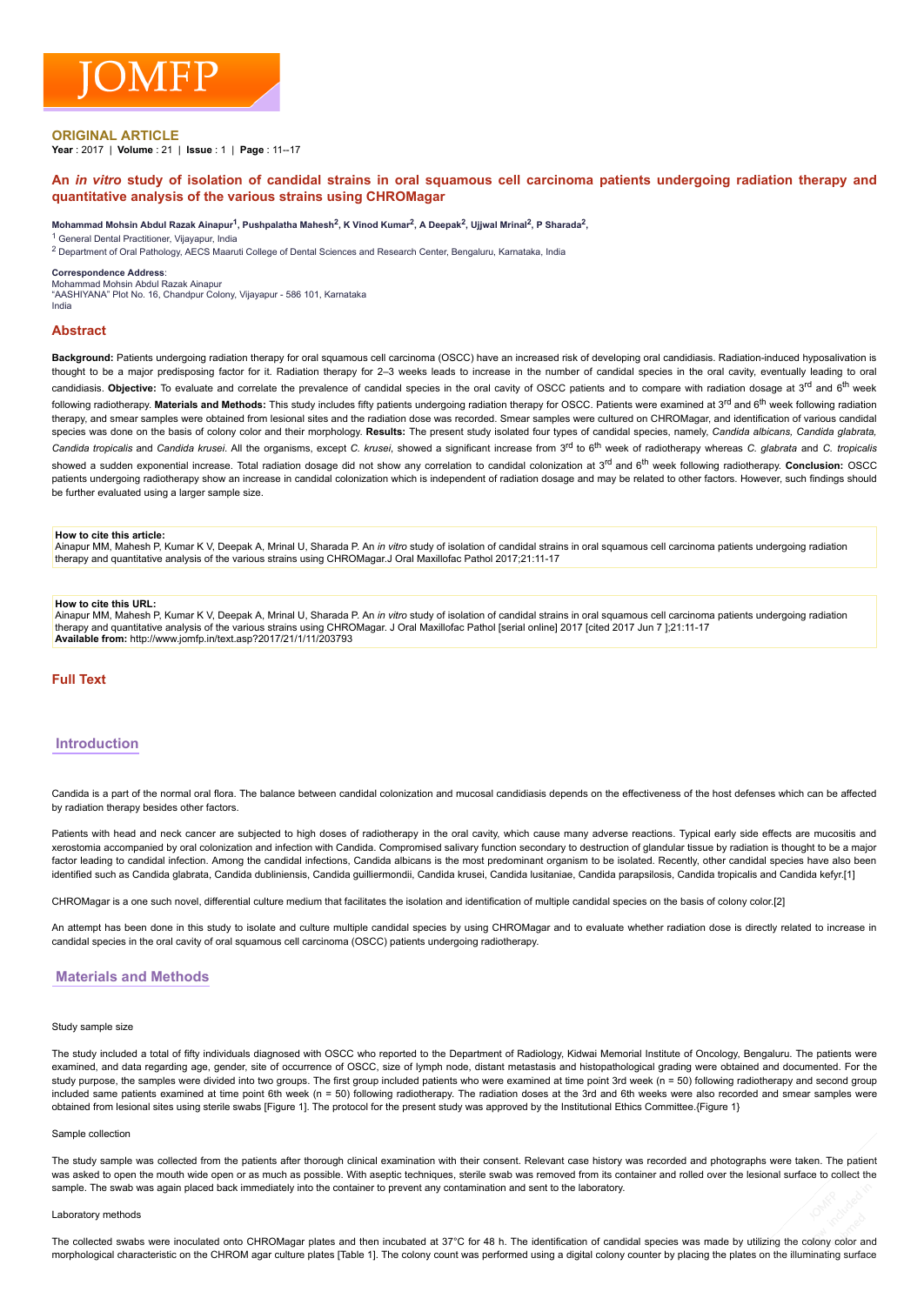of the digital colony counter. The magnifying glass on the digital colony counter was adjusted to have a good look of the colonies. The tip of the marker pen supplied along with the digital colony counter was touched over the colonies present on the plate, and the number of colony forming units (CFUs) per plate was counted. All the colonies on the plate were considered for total CFUs and individual Candida types were separated on the basis of colony color, and morphological characteristics and their CFU were also calculated.{Table 1}

# **Results**

The present study constituted a total of fifty subjects. Swabs were collected from the lesional sites following radiotherapy at two intervals of time (time point at 3rd week and time point at 6th week).

Out of fifty patients, 31 (62%) were males and 19 (38%) were females, with a mean age of 54.74  $\pm$  12.53 years (mean  $\pm$  standard deviation). The patients were irradiated with a mean radiation dosage of 31.66 ± 0.35\* and 61.54 ± 0.60\* at 3rd week and 6th week, respectively (P = 0.00001). [Table 2] shows comparison of the mean of total CFUs (tCFUs) using paired ttest at time points 3rd week (58.36 ± 4.27)\* and 6th week (100.26 ± 4.35)\* and shows a significant correlation with P = 0.00001. The comparison of the mean CFU of C. albicans (green) [Figure 2] and [Graph 1], C. krusei (rose pink) [Figure 3] and [Graph 2], C. tropicalis (blue) [Figure 4] and [Graph 3] and C. glabrata (creamish white) [Figure 2] and [Graph 4] was done at time point 3rd week and 6th week using paired t-test. It showed a significant correlation with C. albicans (P = 0.038), C. tropicalis (P = 0.001), C. glabrata (P = 0.008) and insignificant correlation with C. krusei (P = 0.94) as shown in [Table 3].{Figure 2}{Figure 3}{Figure 4}[INLINE:1][INLINE:2][INLINE:3][INLINE:4]{Table 2}{Table 3}

Total radiation dosage at 3rd week was compared with the tCFUs at 3rd week, C. albicans colonies (green), C. krusei colonies (rose pink), C. tropicalis colonies (blue) and C. glabrata colonies (creamish white) using Karl Pearson's correlation coefficient method. Pearson's correlation shows a negative value (inverse relation) with respect to tCFUs at 3rd week (r = -0.0904) and C. glabrata colonies (r = -0.2043) and shows a positive value with respect to C. albicans colonies (r = 0.0074), C. krusei colonies (r = 0.0082) and C. tropicalis colonies (r =  $\frac{1}{2}$ 0.0133). However, these findings were insignificant as P value was more than 0.05 as shown in [Table 4]. Similarly, total radiation dosage at 6th week was compared with the same variables as for 3rd week using Karl Pearson's correlation coefficient method which established a negative value (inverse relation) with all the variables showing insignificant correlation, with a P value of more than 0.05 as shown in [Table 5].{Table 4}{Table 5}

A significant (P < 0.05) direct correlation was established using Karl Pearson's correlation for time point 3rd week between tCFUs and C. albicans colonies (r = 0.4740), tCFUs and C. krusei colonies (r = 0.4085), tCFUs and C. tropicalis colonies (r = 0.4042) and tCFUs and C. glabrata colonies (r = 0.6377). However, for time point 6th week, a significant (P < 0.05) direct correlation was seen for all the variables as in for time point 3rd week, except for correlation between tCFUs and C. krusei colonies (r = 0.2100) which was insignificant (P > 0.05).

## **Discussion**

Oral cancer is the sixth most common cancer worldwide. The development of OSCC is associated with habits such as chewing tobacco, betel quid, or areca nut along with alcohol producing a synergistic effect. The mutagenic effects of tobacco, betel quid, or areca nut and alcohol depend on dose, frequency, duration of use and are exaggerated by the concurrent use of two or more of these agents.[4] In India, oral cancer appears to be the most common cancer in males and the third most common cancer in females.[5] The present study reported a strong predilection for males (62%) than in females (38%), with a mean age of occurrence to be 54.9 in males and 54.4 in females.[6]

Radiations act on the nuclear DNA, leading to death or loss of its reproductive capacity. Radiotherapy has the advantage of organ preservation and is currently one of the primary modes of treatment used to treat OSCC.[7]

Radiotherapy to the head and neck region causes salivary gland tissue damage which leads to hyposalivation. This resultant decrease in salivary flow rate may contribute to decrease in potent antimicrobial levels, leading to the overgrowth of oral microbial species such as Candida. The studies conducted by Ramirez-amador et al.[8] and Nicolatou-Galitis et al.[9] have showed a definite positive correlation of radiotherapy with oral candidiasis. Subsequently, another study conducted by Redding et al.[10] showed 73% of candidal colonization in oral cavity of OSCC in patients receiving radiotherapy. A study conducted by Grötz et al.[11] also supported the work of Ramirez-amador et al.[8] and Redding et al.[10]

Oral candidiasis in OSCC patients is extensively explored using culture techniques, and numerous culture media are used for the isolation of candidal species such as cornmeal Tween 80 agar,[8] Sabouraud dextrose agar,[12] Pango-Levin medium,[13] and CHROMagar.[1] However, CHROMagar appears to be a promising selective culture medium for the growth of candidal species due to its efficiency to color and differentiate various types of Candida in culture plates. The present study utilized CHROMagar medium for culturing of candidal species at time point 3rd week and 6th week. It demonstrated numerous smooth green colonies, smooth creamish white colonies, rough blue colonies and fuzzy rose pink colonies representing C. albicans, C. glabrata, C. tropicalis and C. krusei, respectively.

Similar species were also identified by Nicolatou-Galitis et al.,[9] Belazi et al.,[1] Ramirez-amador et al.,[8] Azizi and Rezaei,[14] Mucke et al.,[15] Redding et al.,[16] Pasqualotto et al., [17] and Bakki et al.[18] The studies conducted by Ramirez-amador et al..[8] Dambroso et al..[19] and Survawanshi et al.[12] showed a significant increase in candidal CFUs at various stages of radiotherapy. The present study also demonstrated a significant (P = 0.00001) increase in total candidal colonies at time point 3rd week and 6th week following radiotherapy.

The present study indicated a significant predominance of C. albicans at time point 3rd week  $(P = 0.0380)$ , followed by C. glabrata  $(P = 0.0008)$ . These findings were consistent with the studies conducted by Dambroso et al.[19] and Belazi et al.[1] This increase may be attributed to more prevalence of Candida albicans species in the oral cavities of both healthy and diseased[20] or it may be due to decreased immune response of the oral mucosa as a consequence of the secretory dysfunction resulting due to radiotherapy or it may simply be a resultant of radiotherapyrelated opportunistic infection of Candida in which C.albicans has taken a leading role.[21]

The present study also showed very low populations of C. krusei and C. tropicalis at the time point 3rd week, which was consistent with studies as that of Redding et al.,[16] Belazi et al., [1] and Nicolatou-Galitis et al.,[9] all of which demonstrated a relatively low number of C. krusei and C. tropicalis in the oral cavity of OSCC patients undergoing radiotherapy. However, the present study showed a significant drastic increase in C. tropicalis population at time point 6th week.

Non-C. albicans Candida (NCAC) species have been described as emerging species which cause fungal infections in immunocompromised hosts.[22] Redding et al.[10] for the first time reported oral mucosal infection by C. glabrata in head and neck cancer patients undergoing radiotherapy. In a study, Dambroso et al.[19] demonstrated a higher frequency of NCAC species (C. glabrata, C. tropicalis, C. parapsilosis) in the oral cavity of head and neck cancer patients and stated that ionizing radiation not only enhances the frequency of Candida colonization but also enables colonization by species that are normally absent in healthy hosts. In the present study, the drastic increase in C. tropicalis and C. glabrata is in par with findings of Dambroso et al.[19] and such an increase may be reflected upon ionizing radiation.

Various studies indicate the relative increase in Candida colonization when the radiation dosage is increased.[19] The study conducted by Jham et al.[23] showed that the combination of radiotherapy and chemotherapy indicated a significant increase in oral Candida colonization. Another study conducted by Dahiya et al.[24] indicated an increase in candida colonization in OSCC patients with neutropenia receiving radiotherapy. Further, the study conducted by Jham et al.[25] demonstrated that the candidal colonization in the oral cavity of OSCC patients undergoing radiotherapy was independent of radiation dosage. The present study is in favor of the study conducted by Jham et al.[25] The above findings suggest that radiotherapy alone may not influence candidal growth in the oral cavity of OSCC patients undergoing radiotherapy. The candidal growth in the oral cavity may also be related to other factors such as chemotherapy, genetic background and the physiological state of the host,[26] several fungal survival factors,[27] influence of environmental condition in which the fungi are growing,[28] radiation tolerance of salivary gland,[29] and patient-to-patient variation of threshold levels.

# **Conclusion**

The present study demonstrates an increase in candidal colonization in the oral cavity of OSCC patients undergoing radiotherapy from 3rd week to 6th week. However, the radiation dosage did not show any definitive significant correlation with candidal colonization in the oral cavity. Thus, candidal colonization in the oral cavity of OSCC patients undergoing radiotherapy is independent of radiation dosage and may be attributed to various confounding factors.[8],[26],[27],[28] The study also demonstrated a drastic increase in C. tropicalis and C. glabrata population in the 6th week following radiotherapy which favors the point that ionizing radiation influences the colonization of NCAC. However, further studies are required to validate these findings with relatively larger sample size.